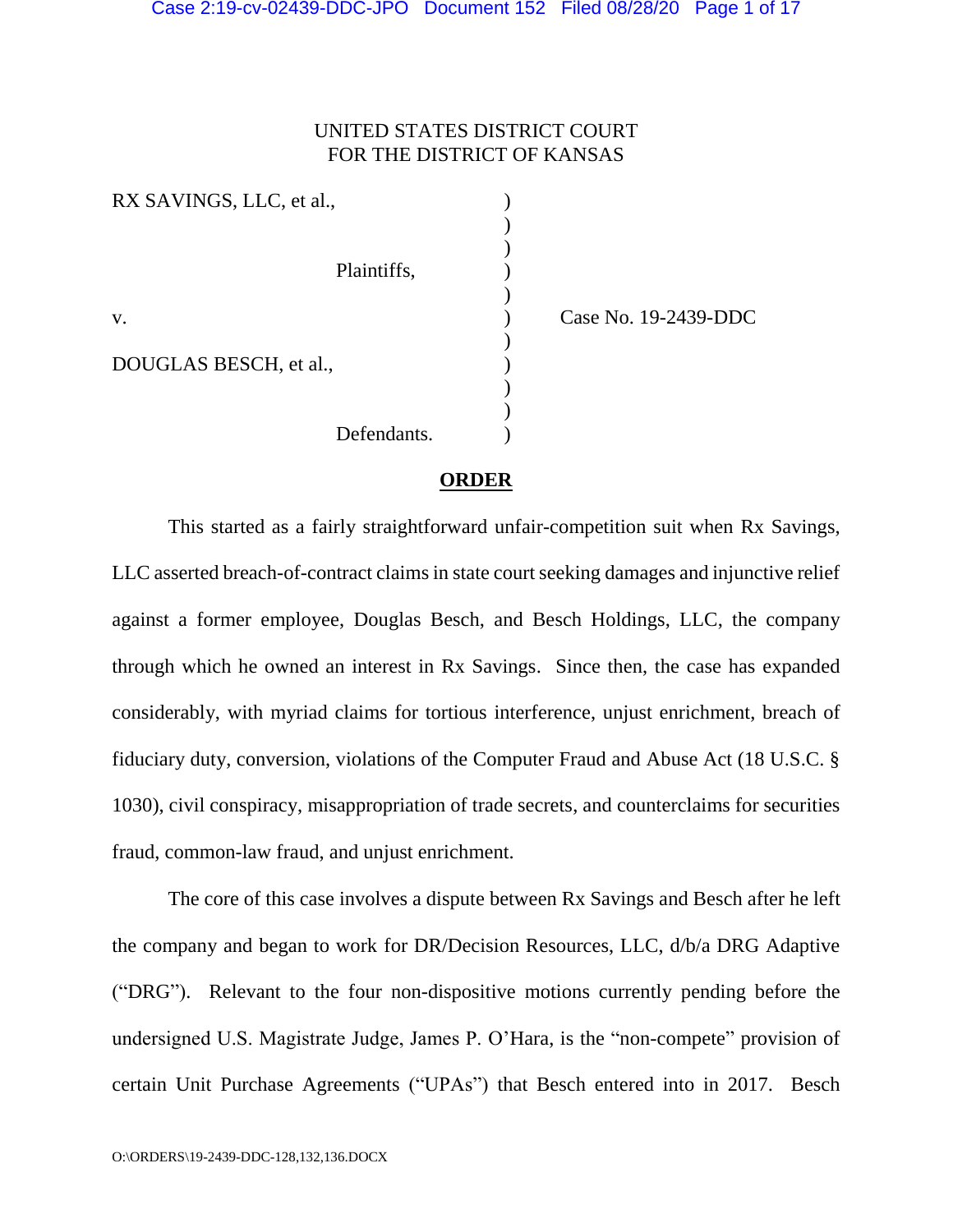#### Case 2:19-cv-02439-DDC-JPO Document 152 Filed 08/28/20 Page 2 of 17

negotiated with Dan Henry, a shareholder and board manager for Rx Savings, to sell Besch's remaining ownership interests to Henry and four other investors in Rx Savings. Although Henry retained his own legal counsel to assist, he also communicated with Brandy Rea, Rx Savings' in-house counsel, about the UPA transactions. It's the latter communications which are primary focus of the pending discovery disputes.

The parties have conducted significant discovery since the original scheduling order was entered on September 26, 2019, but with many and frequent disputes. Most recently, on July 23, 2020, defendants filed a motion to compel the production of certain e-mails (ECF No. 128), and on July 31, 2020, plaintiffs filed a motion for protective order regarding these documents (ECF No. 136). Specifically, defendants seek to compel eight e-mails between and among Henry, Michael Rea (another executive and board manager at Rx Savings), and Brandy Rea (as mentioned earlier, the company's general counsel). Plaintiffs contend that these documents are covered by attorney-client privilege and work-product protection.

Defendants' motion to compel also seeks other e-mails listed in plaintiffs' privilege log that they contend are not privileged. Further, their motion asks the court to order plaintiffs to produce any additional documents or communications "to or from Ms. Rea, or reflecting advise from Ms. Rea, related to the subject of the drafting or negotiation of Besch's UPAs and non-compete provision."

Defendants also have filed a motion to appoint a special master to quickly and efficiently handle discovery disputes that are anticipated to crop up in the future (ECF No.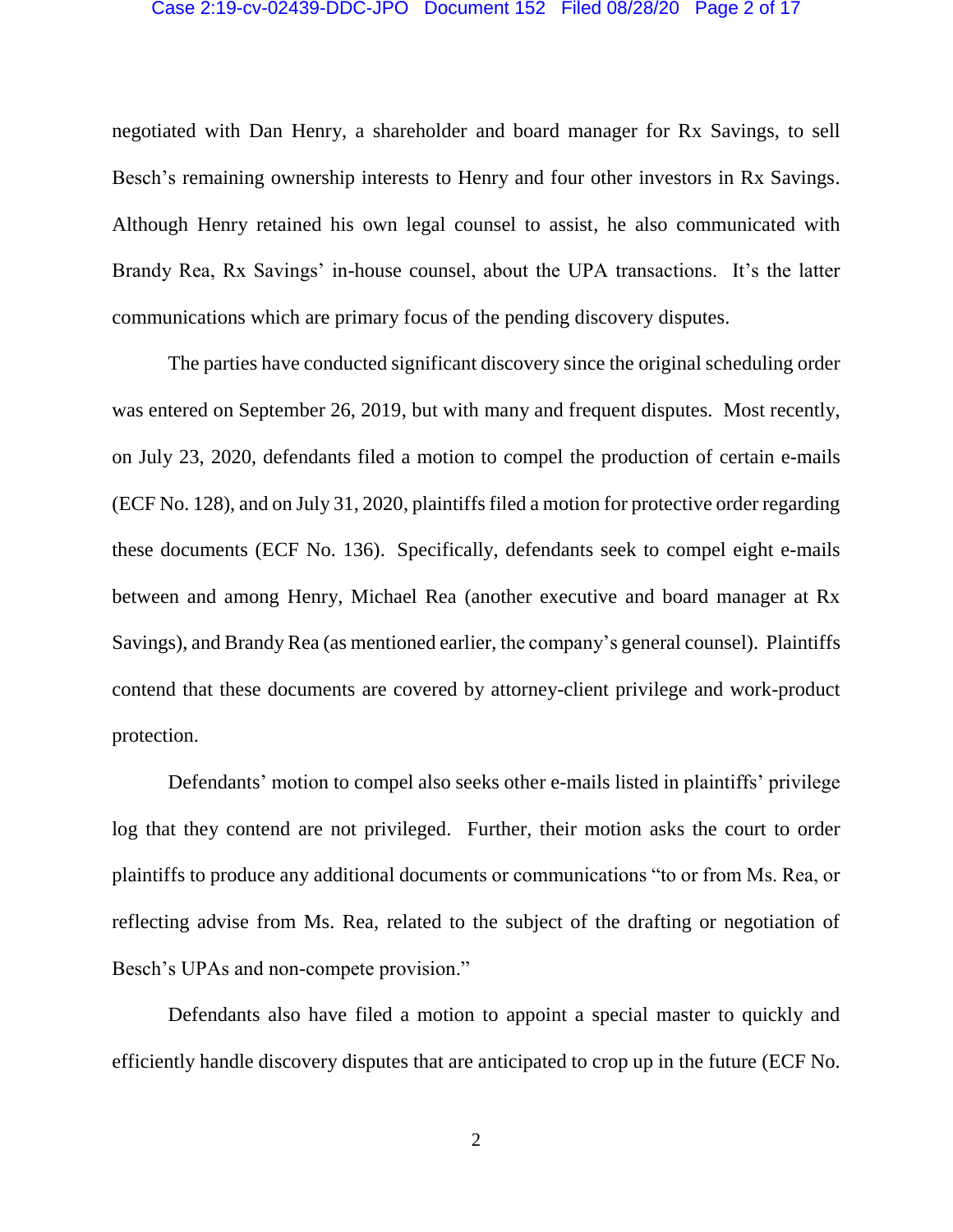132). Despite the parties' frequent discovery fights, plaintiffs oppose that motion.

Defendants note plaintiffs never filed a formal opposition to the motion to compel; rather, plaintiffs filed a motion for protective order regarding the subject e-mails. Defendants argue this is procedurally improper. As discussed below, the court agrees with defendants in this regard, i.e., attorney-client privilege isn't a proper ground for a protective order, and the court will rule on that motion accordingly. But in the interest of forward progress, the court will address the privilege arguments of these e-mails on the merits.

### Efforts to Confer

As a threshold matter, the court first considers whether the parties have sufficiently conferred about the motions, as required by D. Kan. R. 37.2. The parties have conferred over these issues via phone and e-mail multiple times. Additionally, the issue of the privileged e-mails was raised to the court and discussed during a discovery conference with the court on July 15, 2020. As such, the court is satisfied counsel have adequately conferred for the purposes of the motions.

## E-Mail Category 1

As earlier indicated, the eight e-mails at issue were exchanged between and among Henry, Mr. Rea, and Ms. Rea. Plaintiffs assert these contain legal advice by Ms. Rea as Rx Savings' in-house counsel regarding the UPAs that Besch entered into upon leaving Rx Savings, and specifically the non-compete clause included in the UPAs. The record is uncontroverted that the company was required to approve the sale because "Besch knew and had helped to develop Rx Savings' confidential and proprietary business information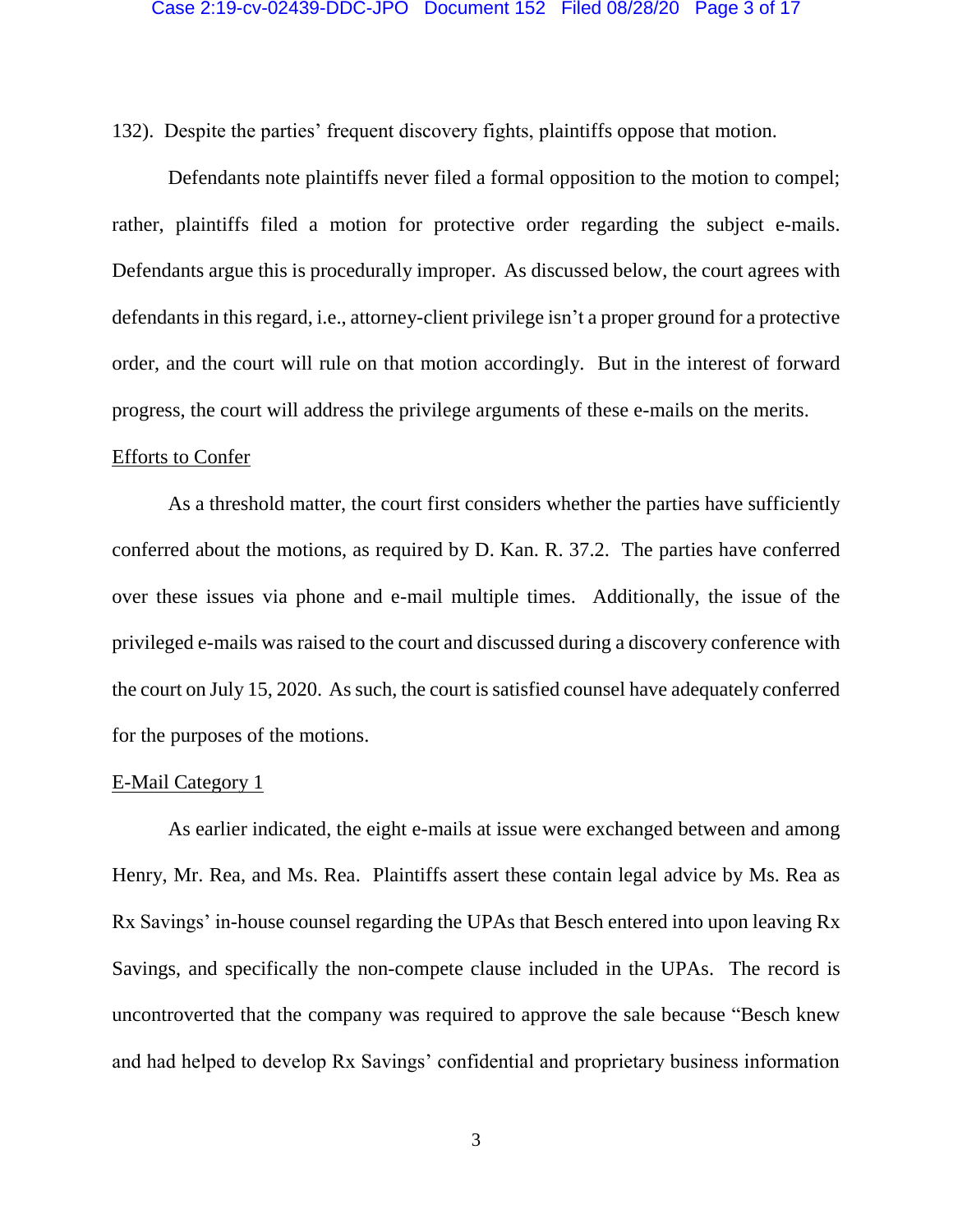## Case 2:19-cv-02439-DDC-JPO Document 152 Filed 08/28/20 Page 4 of 17

and trade secrets." <sup>1</sup> Plaintiffs previously offered to produce these e-mails if defendants would stipulate that any privilege waiver would apply only to those specific e-mails. Defendants proposed their own stipulation. Ultimately, though, the parties couldn't agree on the language of any kind of stipulation, which the court believes is perfectly understandable given the situation.

# Attorney-Client Privilege

Defendants argue the e-mails aren't protected by attorney-client privilege because in these conversations Henry was acting as a private individual represented by private counsel, and not in his capacity as a board manager of Rx Savings. Simply put, defendants contend Henry was a third-party for the purposes of waiving attorney-client privilege. $2$  For the reasons explained below, the court respectfully disagrees.

The Tenth Circuit defines attorney-client privilege as follows:

The attorney-client privilege protects confidential communications by a client to an attorney made in order to obtain legal assistance from the attorney in his capacity as a legal advisor. The mere fact that an attorney was involved in a communication does not automatically render the communication subject to the attorney-client privilege; rather, the communication between a lawyer and client must relate to legal advice or strategy sought by the client.<sup>3</sup>

2 *Id.* at 8.

 $\overline{a}$ 

<sup>3</sup> *Ad Astra Recovery Servs., Inc. v. Heath*, No. 18-1145-JWB, 2019 WL 1753958, at \*2 (D. Kan. Apr. 19, 2019) (citing *In re Grand Jury Proceedings*, 616 F.3d 1172, 1182 (10th Cir. 2010)). Kansas state law defines attorney-client privilege nearly identically. "[C]ommunications found by the judge to have been between an attorney and such attorney's client in the course of that relationship and in professional confidence, are privileged, and a client has a privilege: (1) If such client is the witness, to refuse to disclose

<sup>&</sup>lt;sup>1</sup> ECF No. 137 at 4.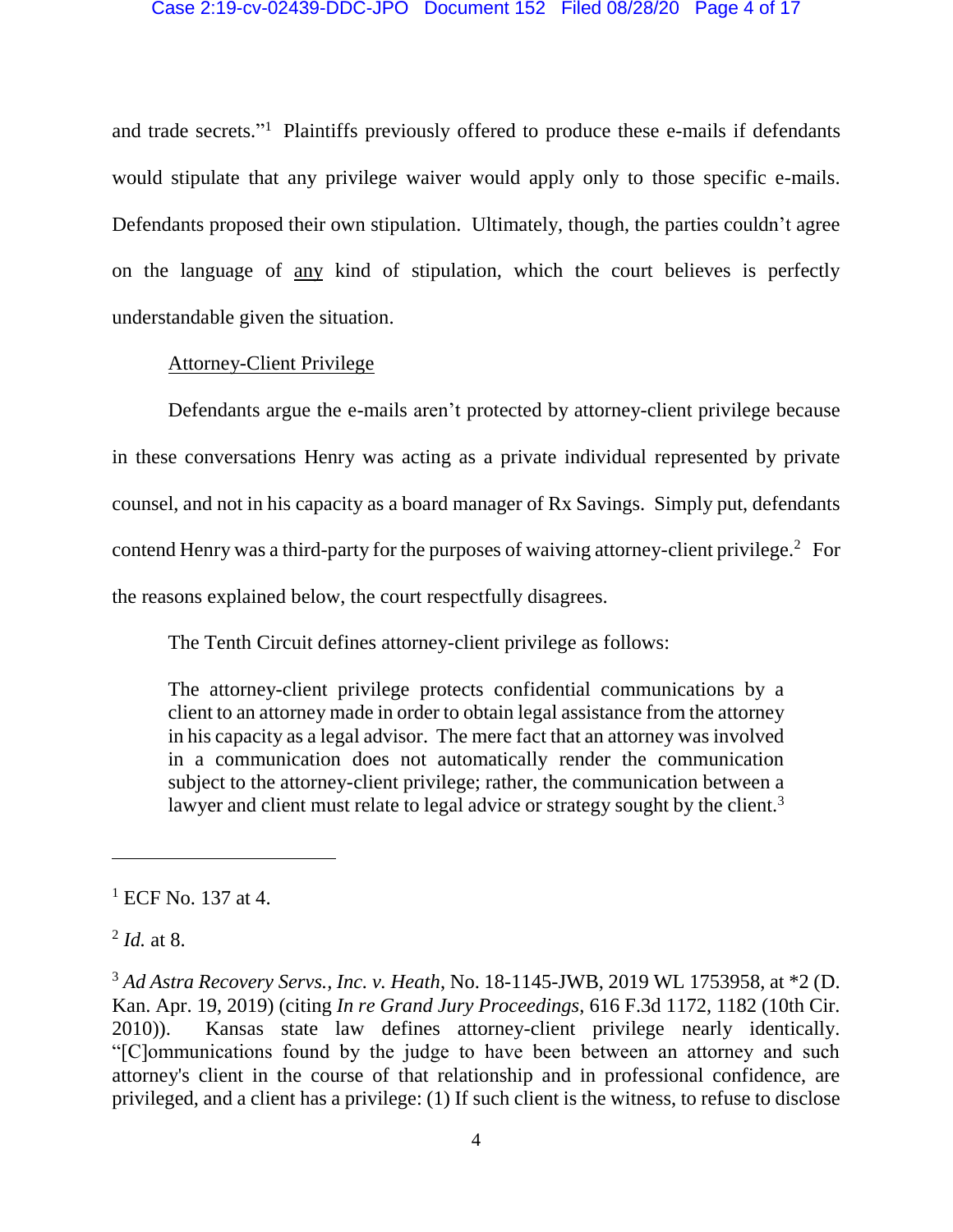## Case 2:19-cv-02439-DDC-JPO Document 152 Filed 08/28/20 Page 5 of 17

The privilege of course doesn't apply "to every interaction between attorney and client."<sup>4</sup> There must be a connection between "the subject of the communication and the rendering of legal advice" for the attorney-client privilege to shield the communication from disclosure.<sup>5</sup> Legal advice must predominate for the communication to be protected, i.e., the privilege does not apply where the legal advice is merely incidental to business advice.<sup>6</sup> The privilege only protects the disclosure of communications, not disclosure of the underlying facts by those who communicated with the attorney.<sup>7</sup>

Defendants don't dispute Henry was a board manager of Rx Savings at the time in question. Nor do they seem to dispute that e-mails involving Henry in that sole capacity could be covered by attorney-client privilege. That is, a party may demonstrate the privilege applies to communications among corporate management employees by "establishing that the communication was made in confidence for the primary purpose of

6 *Id.*

any such communication; (2) to prevent such client's attorney from disclosing it; and (3) to prevent any other witness from disclosing such communication if it came to the knowledge of such witness (i) in the course of its transmittal between the client and the attorney, (ii) in a manner not reasonably to be anticipated by the client or (iii) as a result of a breach of the attorney-client relationship." Kan. Stat. Ann.  $\S$  60-426(c)(3).

<sup>4</sup> *Cypress Media, Inc. v. City of Overland Park*, 997 P.2d 681, 690 (Kan. 2000).

<sup>5</sup> *White v. Graceland Coll. Ctr. for Prof'l Dev. & Lifelong Learning, Inc.*, 586 F. Supp. 2d 1250, 1269 (D. Kan. 2008).

<sup>7</sup> *Ewald v. Royal Norwegian Embassy*, No. 11-CV-2116 SRN/SER, 2014 WL 1309095, at \*6 (D. Minn. Apr. 1, 2014).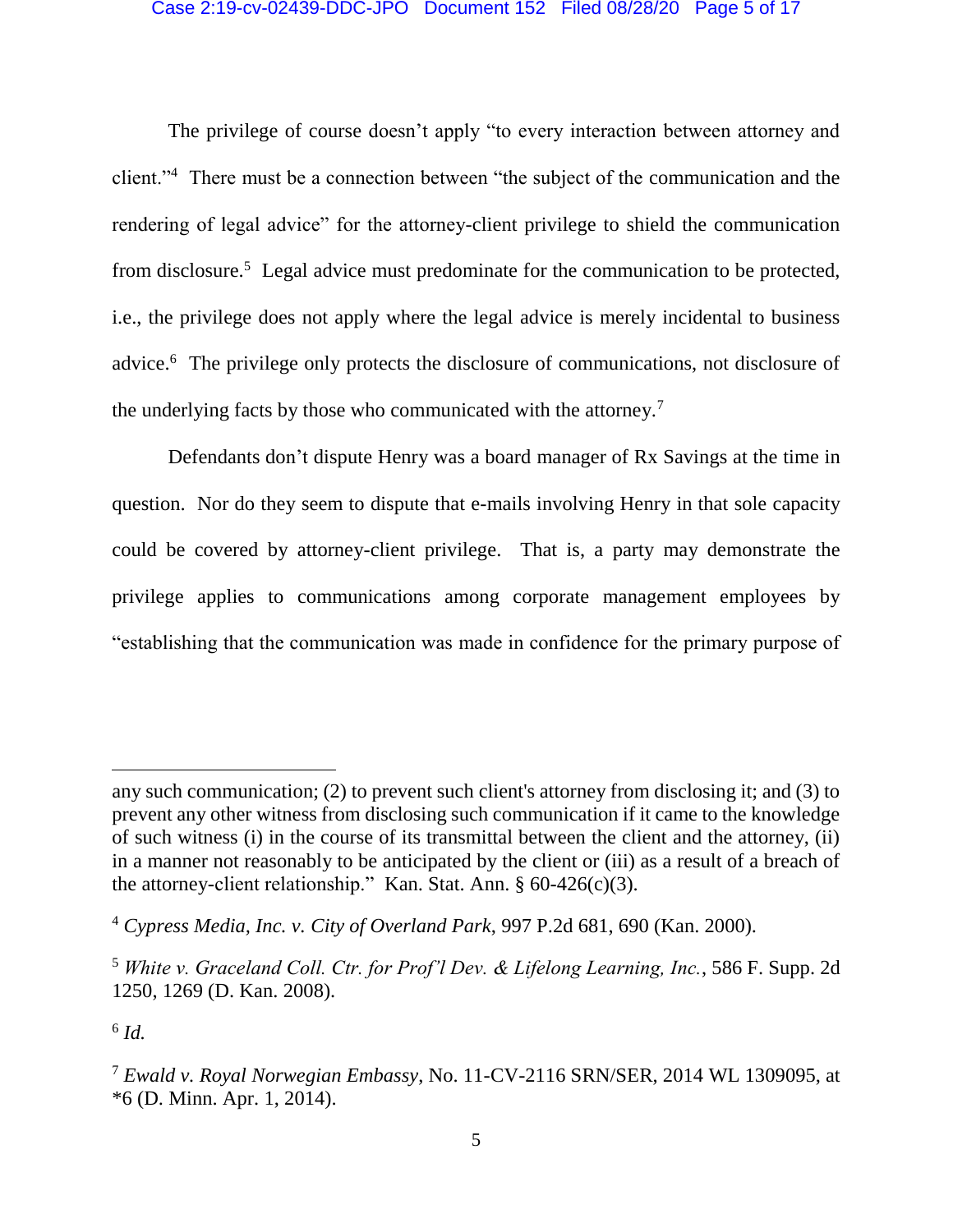## Case 2:19-cv-02439-DDC-JPO Document 152 Filed 08/28/20 Page 6 of 17

obtaining legal advice."<sup>8</sup> Attorney-client privilege applies to legal advice given to board members by counsel.<sup>9</sup>

But defendants argue that since Henry was represented by private counsel for the purposes of negotiating the UPAs with Besch, he was acting in a private capacity, and therefore "must be considered a third party to privileged communications between Rx Savings' in-house counsel and members of its executive team with respect to the subject matter of the e-mails."<sup>10</sup> Defendants claim plaintiffs now want to have it "both ways" in their characterization of Henry's role.<sup>11</sup>

Parties, though, may have different roles with regard to protected communications.<sup>12</sup> It is true that communications with corporate legal counsel must be within the scope of the employee's duties in order to retain the privilege.<sup>13</sup> Here, notwithstanding Henry's own transaction with Besch, the court finds the communications are privileged. Brandy Rea, the company's chief legal counsel, was approached by Henry regarding the UPAs for the

<sup>8</sup> *White*, 586 F. Supp. 2d at 1269.

<sup>9</sup> *Hinsdale v. City of Liberal, Kan.*, 961 F. Supp. 1490, 1494 (D. Kan.), *aff'd*, 981 F. Supp. 1378 (D. Kan. 1997).

<sup>10</sup> ECF No. 129 at 8.

<sup>&</sup>lt;sup>11</sup> ECF No. 142 at 10.

<sup>12</sup> *Great Plains Mut. Ins. Co. v. Mut. Reinsurance Bureau*, 150 F.R.D. 193, 197 (D. Kan. 1993).

<sup>13</sup> *Shriver v. Baskin-Robbins Ice Cream Co., Inc.*, 145 F.R.D. 112, 114 (D. Co. 1992).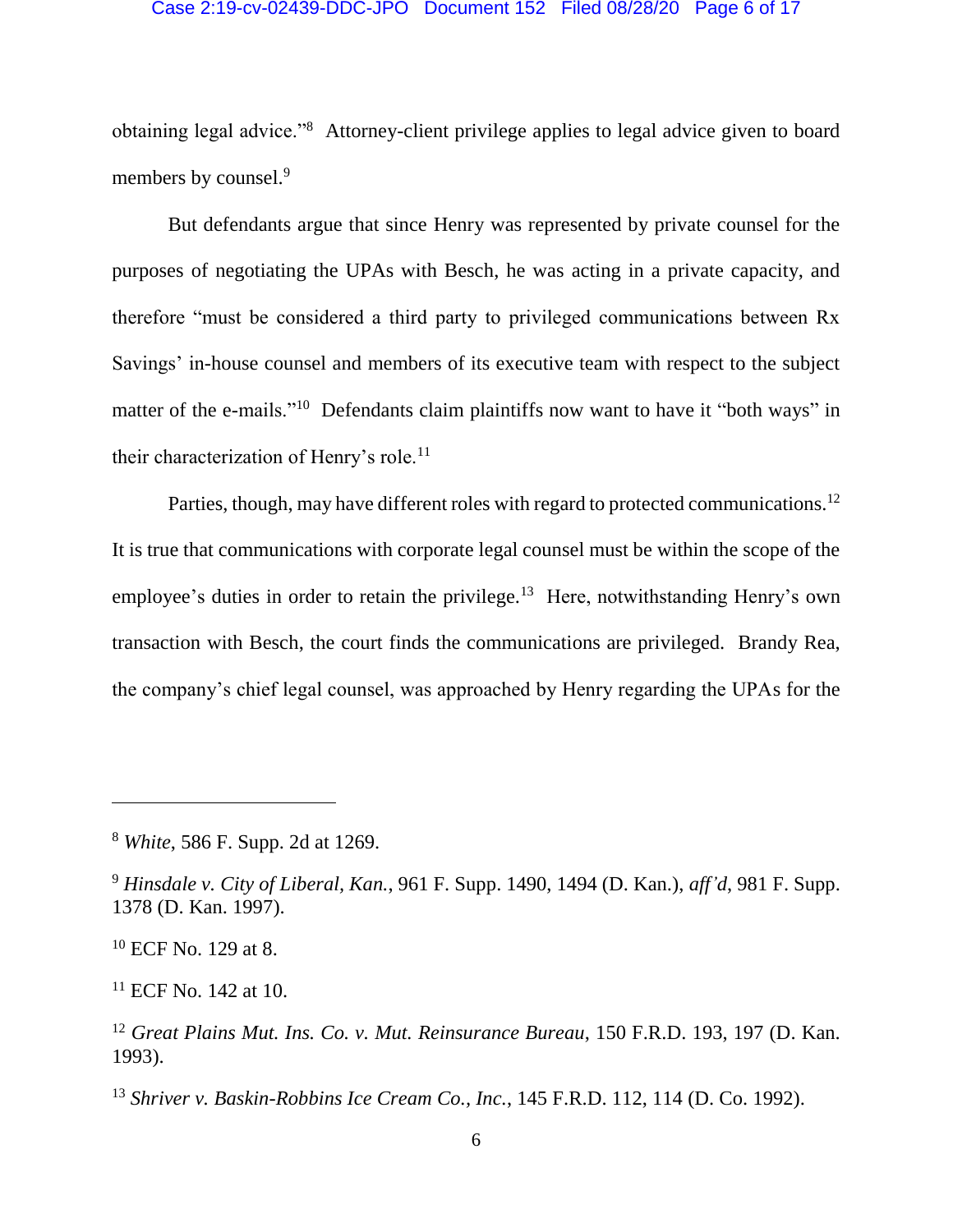## Case 2:19-cv-02439-DDC-JPO Document 152 Filed 08/28/20 Page 7 of 17

proposed shareholder transaction.<sup>14</sup> Henry was, at the time, a board manager for the company, along with Mr. Rea, roles they both continue to hold.<sup>15</sup> Ms. Rea was involved in drafting the UPAs and communicated with Mr. Rea and Henry regarding their terms.<sup>16</sup> The record indicates the e-mails here involve the company's legal counsel "providing advice and assistance to ensure that the form Unit Purchase Agreement was acceptable to and would protect Rx Savings, which was required to approve the contract and would be a third-party beneficiary of the restrictive covenants."<sup>17</sup>

Defendants implicitly argue that the mere fact that Henry had separate counsel to advise him personally in connection with acquiring some of Besch's ownership interest in Rx Savings means Henry couldn't legitimately seek legal advice from Rx Savings' inhouse counsel about how the transaction should be structured. If Henry were a stranger to Rx Savings' management, this argument might be persuasive. But those aren't the facts here. In addition to Rx Savings having to approve the transfer, Henry was about to invest a considerable amount of additional capital into Rx Savings, and he was going to continue serving as a board manager of Rx Savings. So it hardly seems much of a surprise that he'd seek input from Ms. Rea as in-house counsel about how best to protect the company's longterm interests, in addition to seeking advice from his own lawyer about best to protect his

<sup>14</sup> ECF No. 137-1 at 1.

<sup>15</sup> *Id.* at 1.

<sup>16</sup> ECF No. 137 at 4.

<sup>17</sup> *Id.* at 7-8.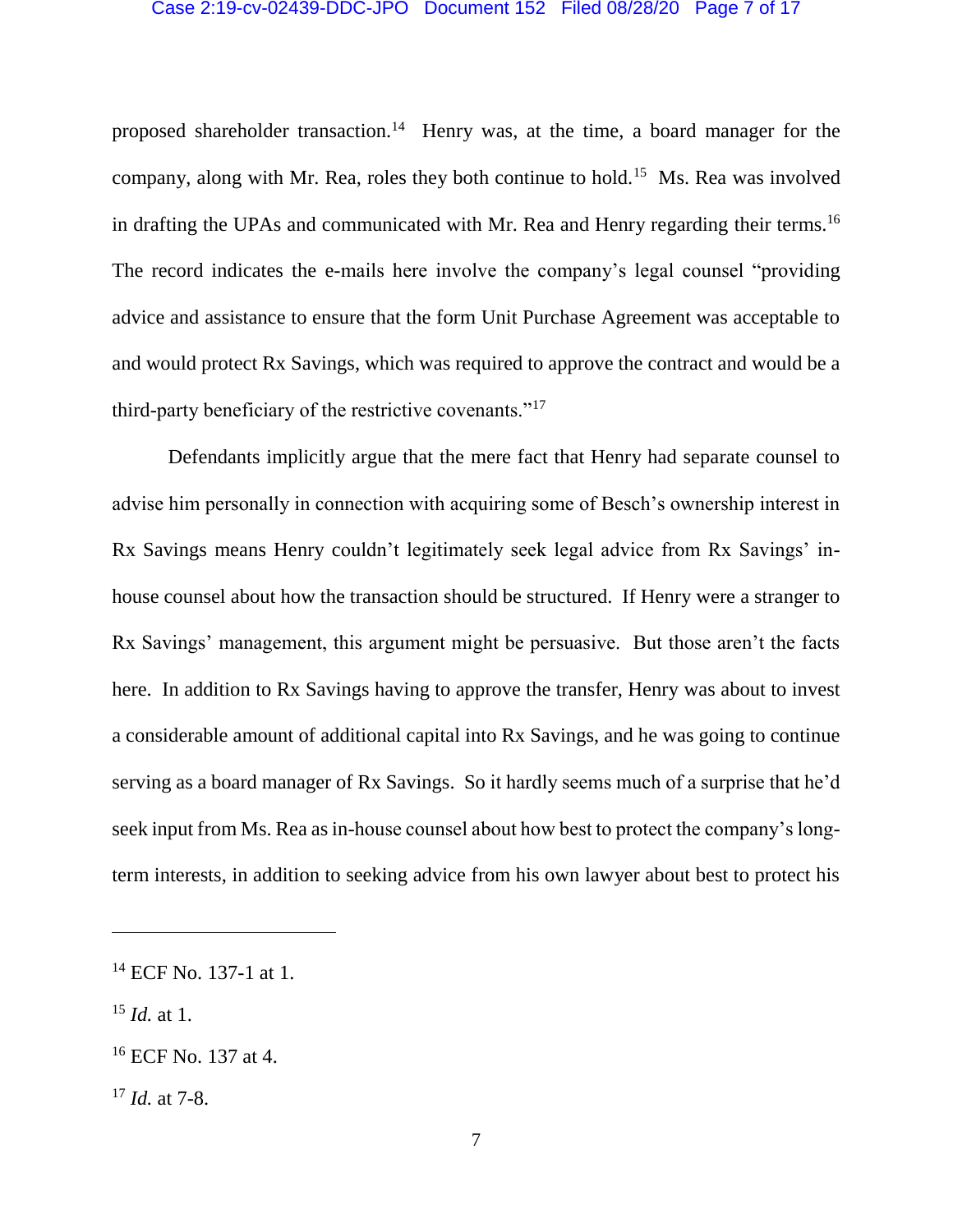personal long-term interests.

The substance of the e-mails, which plaintiffs submitted to the court for *in camera*  review, confirm this. The e-mails labeled CTRL00004898, CTRL00005212, CTRL00005213, CTRL00023911, and CTRL00023912 involve communications about the non-compete terms in the UPAs. The e-mails labeled CTRL00004739, CTRL00004741, and CTRL00004854 involve the form of the UPAs, as the company was required to approve the sale of Besch's ownership interest;<sup>18</sup> the substance of the e-mails supports plaintiffs' position they were discussed with Henry in his capacity as a board manager. Ms. Rea, in her declaration, confirms these communications involve whether "the Unit Purchase Agreement was acceptable to the company and related legal matters concerning the transaction."<sup>19</sup>

The court agrees with plaintiffs that because Henry was a board manager, the privilege applied to him because "separate and apart from his role as a party to the transaction action, [he] shared responsibility for making decisions for Rx Savings."<sup>20</sup> Ms. Rea's legal advice was provided in her capacity as general counsel, a role that "concerned what was in the company's best interests $"^{21}$  – not the interest of any one individual. In his capacity as a board manager, Henry received legal advice regarding the UPAs and "what

<sup>19</sup> *Id.* at 3.

<sup>18</sup> ECF No. 137-1 at 1.

<sup>20</sup> ECF No. 137 at 8.

<sup>21</sup> ECF No. 137-1 at 2.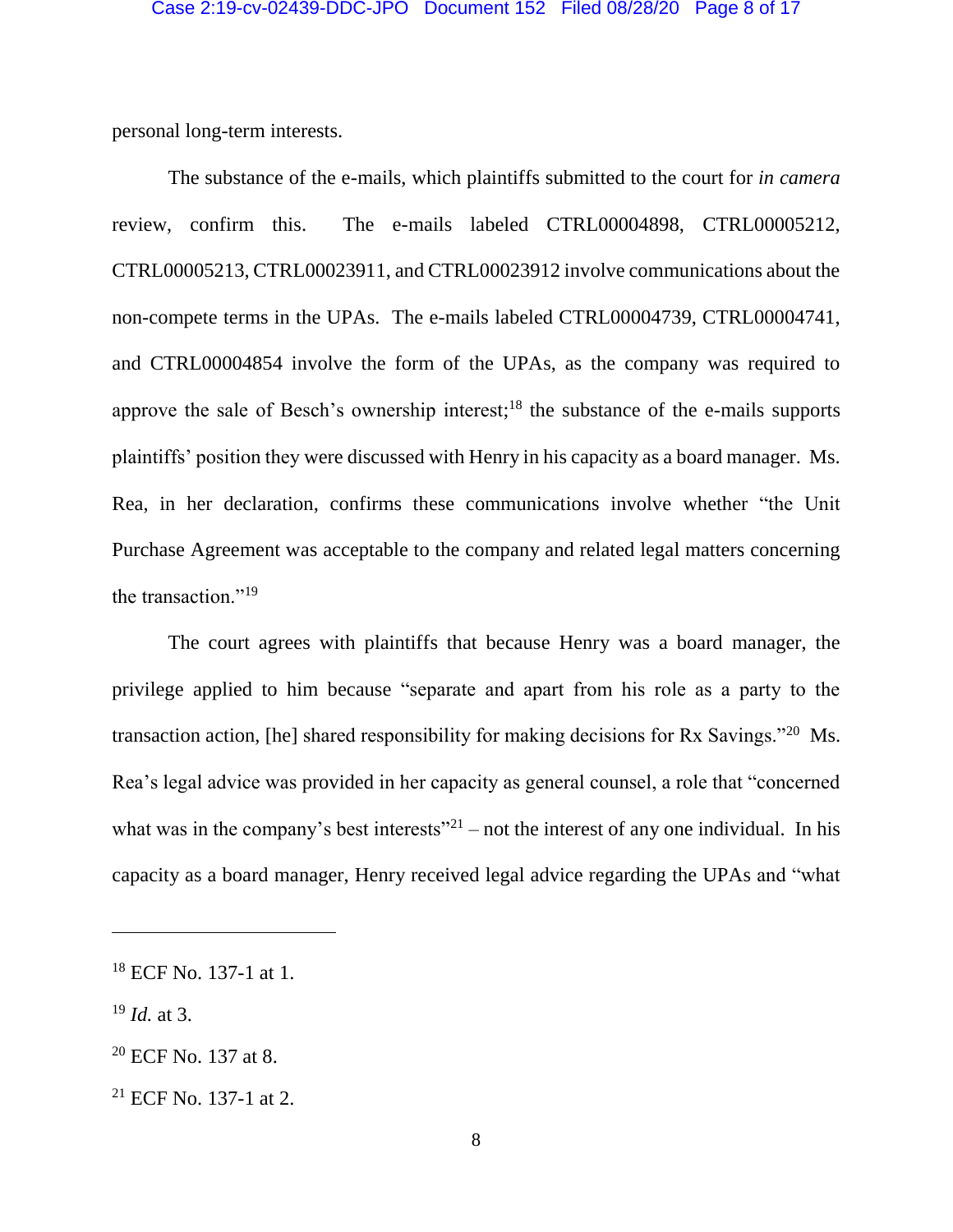#### Case 2:19-cv-02439-DDC-JPO Document 152 Filed 08/28/20 Page 9 of 17

was best for the company concerning the proposed shareholder transaction with Mr. Besch."<sup>22</sup> The purpose of the communications was to render legal advice. The parties involved in the communication appeared to understand the purpose of the e-mails was to review and consider the legal issues from the company's perspective in handling the UPA with Besch. Therefore, the court finds the communications at issue are covered by attorney-client privilege. This holds true, notwithstanding the parties' reported negotiations of a stipulation. The offer to stipulate a limited waiver of the privilege of these communications did not ultimately lead to an agreement; the initial offer in no way renders the communications unprivileged.

### Work Product

Defendants argue these e-mails were not sent in the anticipation of litigation because they were sent before any UPAs were executed and before Besch began his employment with DRG. Further, defendants correctly note plaintiffs abandoned the work-product argument in their briefing. For these reasons, and because the court has already deemed the documents to be protected by attorney-client privilege, the court will not go into additional analysis on the work-product theory.

### E-mail Category 2 & Additional Documents

Defendants extend their waiver argument to apply beyond those eight e-mails and to additional e-mails on plaintiffs' privilege log, specifically five e-mails related to drafting

<sup>22</sup> ECF No. 137 at 8; ECF No. 137-2 at 2.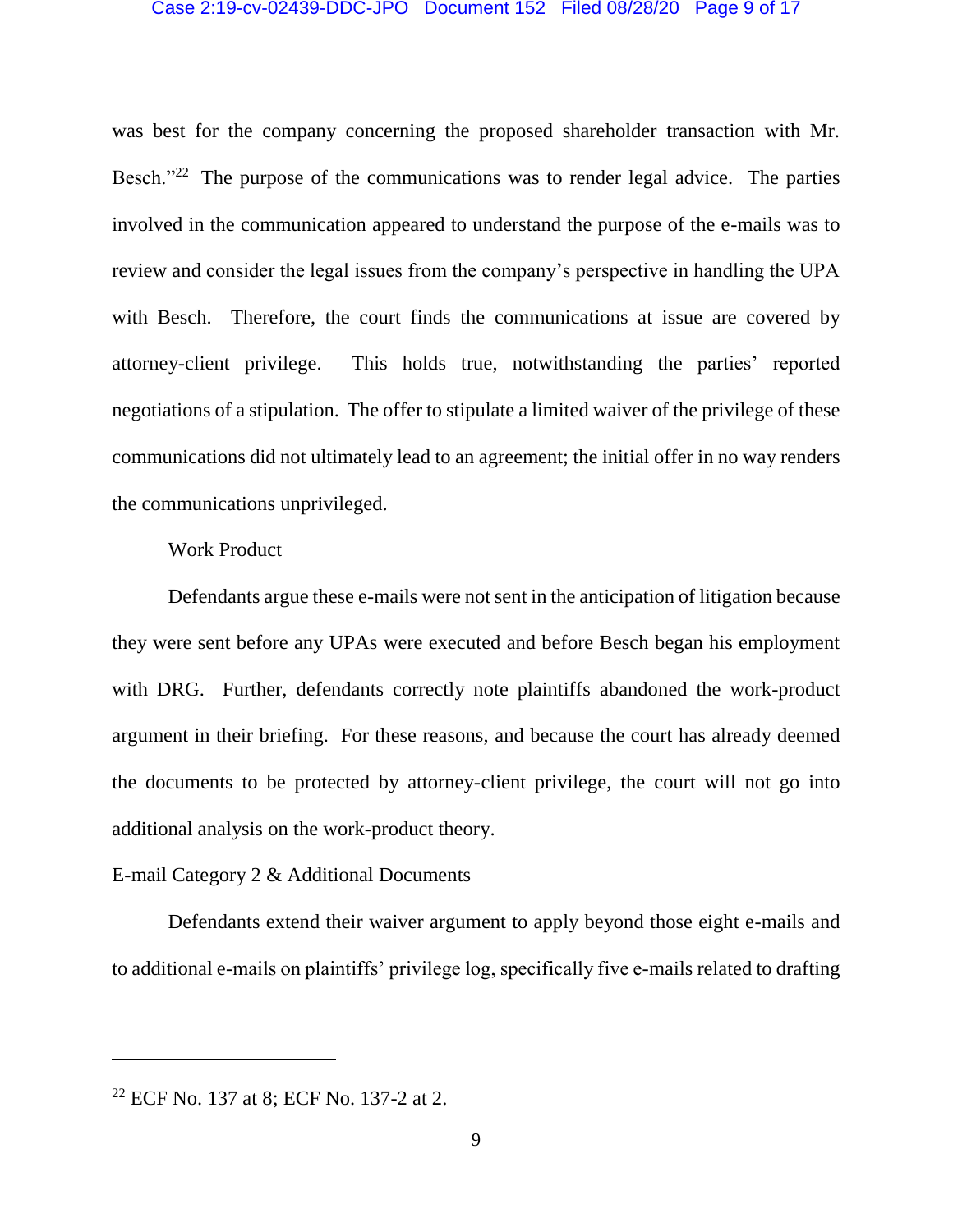### Case 2:19-cv-02439-DDC-JPO Document 152 Filed 08/28/20 Page 10 of 17

or negotiation of the UPAs and non-compete provision, labeled CTRL00003987, CTRL00004665, CTRL00005105, CTRL0005792, and CTRL00006065.<sup>23</sup> The descriptions on the privilege log describe these e-mails as involving the same topics: "email from in-house counsel forwarding unit purchase agreements for Besch holdings to CEO;"<sup>24</sup> "redacted string e-mail between in-house counsel and CFO regarding legal advice pertaining to Besch transaction;"<sup>25</sup> "forwarded e-mail between Dan Henry and CEO including e-mails from outside attorneys regarding closing documents and attaching unit purchase agreements;"<sup>26</sup> "e-mail communication between in-house counsel, CEO, and CFO discussing unit purchase agreement;"<sup>27</sup> and "string e-mail with in-house counsel, CEO, and CFO regarding cap table and legal advice for agreement with Besch."<sup>28</sup> For the same reasons as discussed above, the court declines to find the privilege has been waived on the present record. At defendants' request, though, their motion to compel is granted to the limited extent that plaintiffs shall produce the five e-mails for *in camera* review. The court will then enter a short supplemental order regarding the applicability of the attorneyclient privilege.

- <sup>24</sup> CTRL00003987; ECF No. 129-1 at 7.
- <sup>25</sup> CTRL00004665; ECF No. 129-1 at 7.
- <sup>26</sup> CTRL00005105; ECF No. 129-1 at 7.
- <sup>27</sup> CTRL0005792; ECF No. 129-1 at 7.
- <sup>28</sup> CTRL00006065; ECF No. 129-1 at 7.

<sup>23</sup> ECF No. 129 at 8.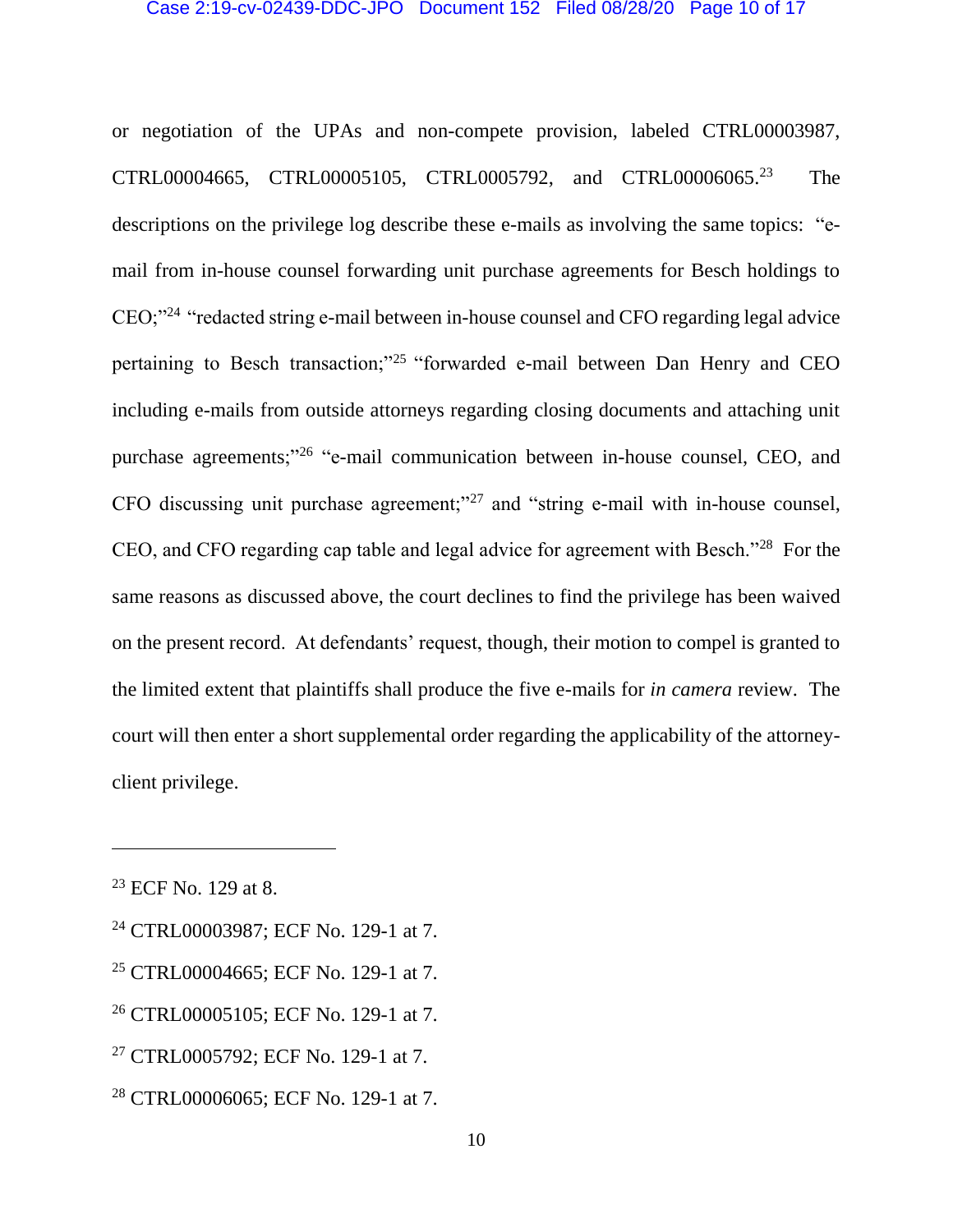# Protective Order

 $\overline{a}$ 

As earlier indicated, rather than file an opposition to defendants' motion to compel, plaintiffs filed a motion for protective order. Under Rule 26(c) of the Federal Rules of Civil Procedure, upon a showing of good cause, a court may "issue an order to protect a party or person from annoyance, embarrassment, oppression, or undue burden or expense." Discovery may be proscribed or limited to prevent abuse.<sup>29</sup> The court has broad discretion to decide when a protective order is appropriate and what degree of protection is required.<sup>30</sup> The party seeking a protective order has the burden to demonstrate good cause.<sup>31</sup>

However, privilege isn't a valid basis for a protective order under Rule 26(c). Plaintiffs may raise privilege objections as to certain discovery requests or in response to a subpoena. The court notes, though, "it is well-established in this District that blanket claims of attorney-client privilege or work-product protection do not satisfy the objecting party's burden of proof."<sup>32</sup> Rule 26(c) does not provide for any type of order to protect a

<sup>29</sup> *In re Urethane Antitrust Litig.*, No. 04-MD-1616-JWL, 2010 WL 4226214, at \*2 (D. Kan. Oct. 21, 2010).

<sup>30</sup> *See Rohrbough v. Harris*, 549 F.3d 1313, 1321 (10th Cir. 2008) ("The modification of a protective order, like its original entry, is left to the sound discretion of the district court."); *see also Univ. of Kan. Ctr. For Research, Inc. v. United States*, No. 08-2565, 2010 WL 571824, at \*3 (D. Kan. Feb. 12, 2010) (citing *MGP Ingredients, Inc. v. Mars, Inc.*, 245 F.R.D. 497, 500 (D. Kan. 2007)) (quoting *Seattle Times Co. v. Rhinehart*, 467 U.S. 20, 36  $(1984)$ .

<sup>31</sup> *Aikens v. Deluxe Fin. Servs., Inc.*, 217 F.R.D. 533, 534 (D. Kan. 2003) (citing *Reed v. Bennett*, 193 F.R.D. 689, 691 (D. Kan. 2000)).

<sup>32</sup> *Kemp v. Hudgins*, No. 12-2739-JAR-KGG, 2013 WL 4857771, at \*2 (D. Kan. Sept. 10, 2013) (citing *Linnebur v. United Telephone Ass'n*, No. 10–1379–RDR, 2012 WL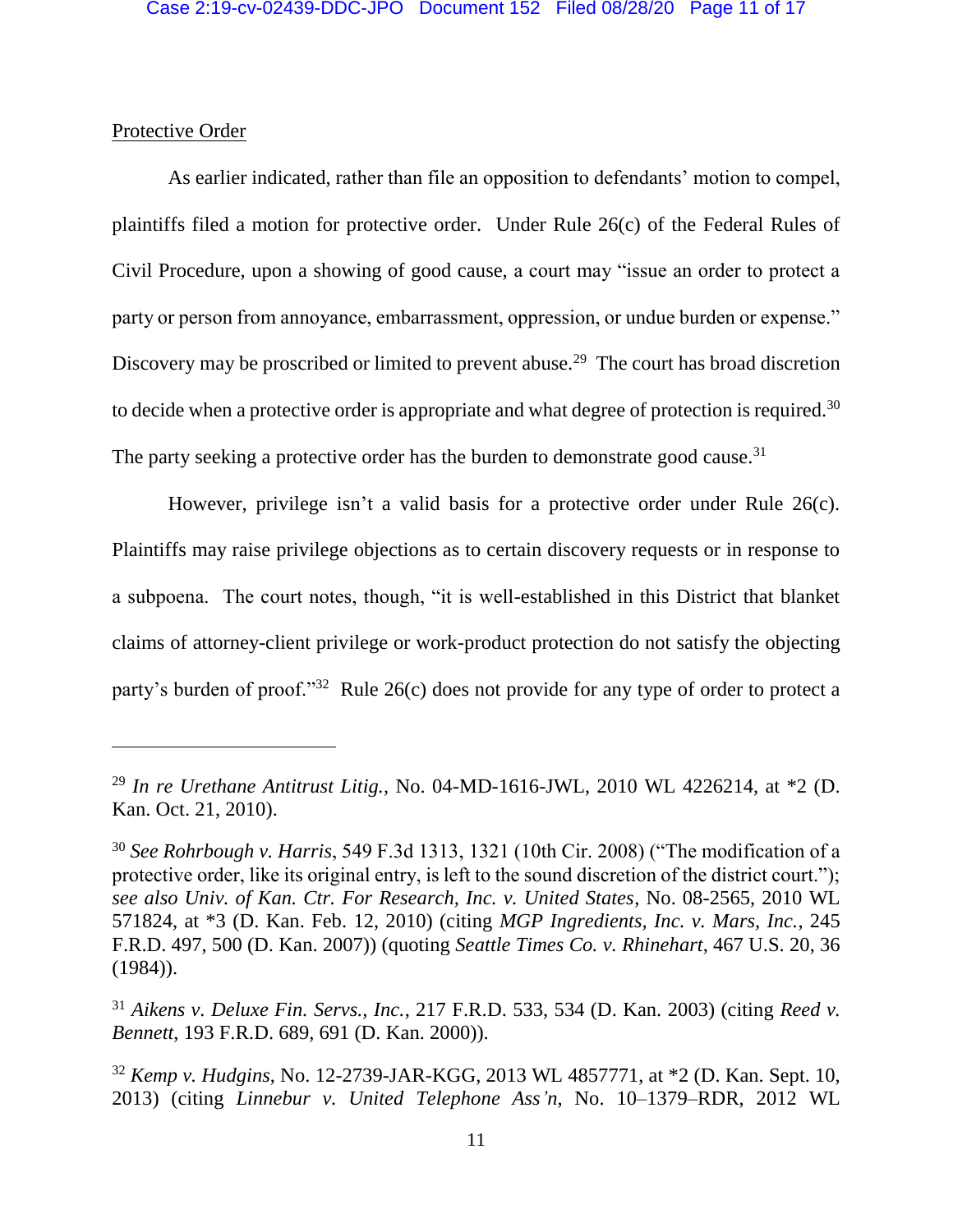## Case 2:19-cv-02439-DDC-JPO Document 152 Filed 08/28/20 Page 12 of 17

party from having to divulge privileged information or materials that are not calculated to lead to the discovery of admissible evidence.<sup>33</sup>

The court agrees with defendants that plaintiffs should have appropriately asserted their objections to the e-mails at issue through an opposition to the motion to compel. Plaintiffs' failure to do so muddied the record and generated unnecessary briefing. Anyway, since case law is clear that protective orders will not be granted based on privilege arguments, the motion for protective order is denied.

# Special Master

 $\overline{a}$ 

Defendants have moved for the court to appoint a special master to handle future discovery disputes. Plaintiffs oppose this request, arguing it's unnecessary and thus inappropriate at this stage.

The appointment of a special master is reserved for exceptional circumstances.<sup>34</sup> The decision to appoint a special master is in within the trial court's sole discretion.<sup>35</sup> The special master is intended to "aid judges in the performance of specific judicial duties, as

1183073,\*4 (D. Kan. April 9, 2012)).

<sup>33</sup> *Aikens v. Deluxe Fin. Servs., Inc.*, 217 F.R.D. 533, 534–35 (D. Kan. 2003).

<sup>34</sup> *In re Wyoming Tight Sands Antitrust Cases, 715 F. Supp. 307, 307-8* (D. Kan. 1989) (citing Fed. R. Civ. P. 53(b) ("A reference to a master shall be the exception and not the rule.")).

<sup>35</sup> *Harrington v. Sorelle*, 313 F.2d 10, 13 (10th Cir. 1963) (citing 5 Moore, Federal Practice 2946); *Buckley v. Altheimer*, 152 F.2d 502 (7th Cir. 1945).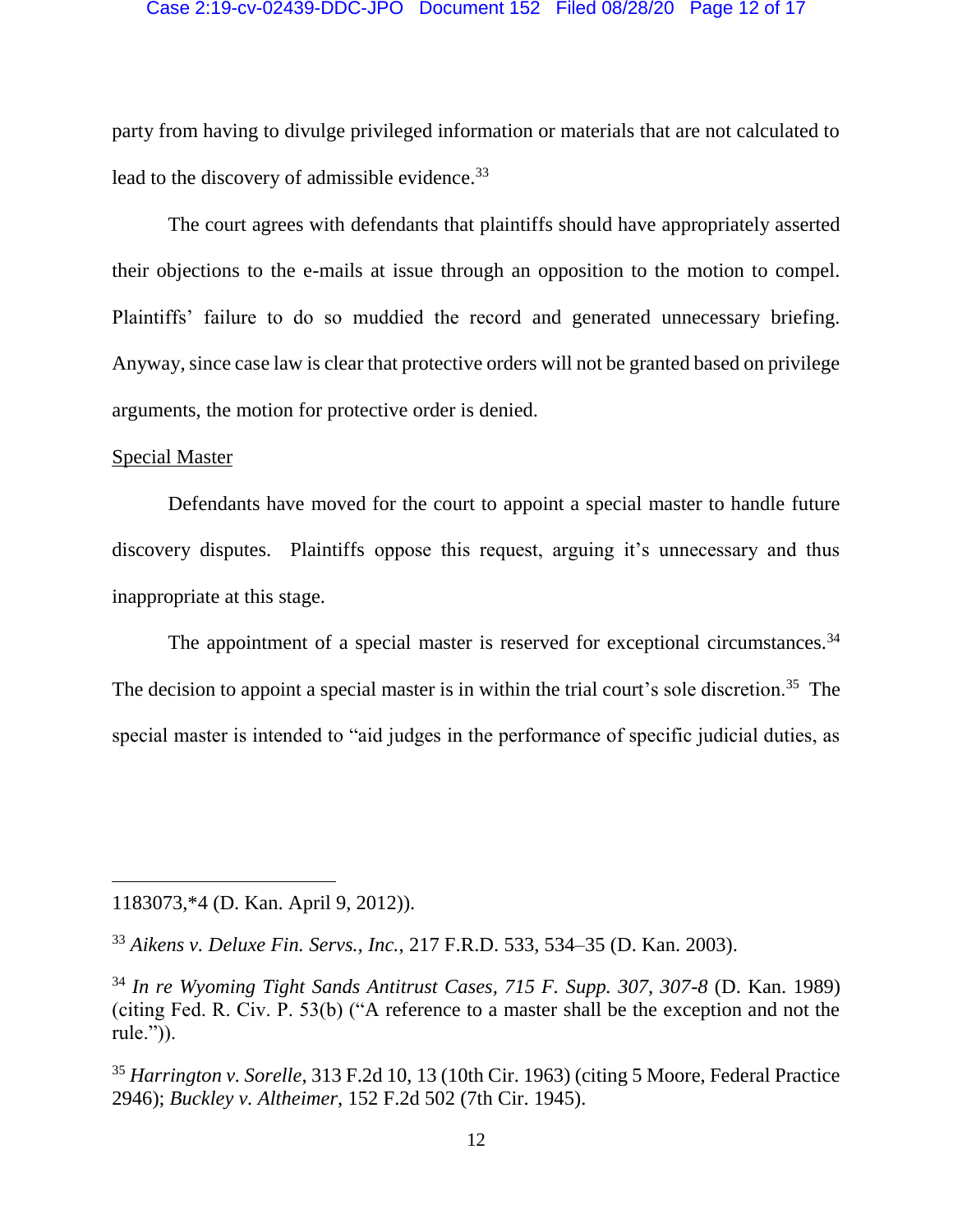they may arise in the progress of a cause, and not to displace the court."<sup>36</sup> The Federal Rules of Civil Procedure state:

Unless a statute provides otherwise, a court may appoint a master only to:

(A) perform duties consented to by the parties;

(B) hold trial proceedings and make or recommend findings of fact on issues to be decided without a jury if appointment is warranted by: (i) some exceptional condition; or (ii) the need to perform an accounting or resolve a difficult computation of damages; or

(C) address pretrial and posttrial matters that cannot be effectively and timely addressed by an available district judge or magistrate judge of the district.<sup>37</sup>

The court must also take into account the imposition of expenses on the parties.<sup>38</sup> Special masters are generally a tool reserved for "situations that have some inherent complexity, technical issues that call for someone with a specific expertise, or even to pursue some policing or investigation outside the traditional role of judicial officers."<sup>39</sup> To prove a special master is warranted, "[t]he party requesting the appointment bears the burden of showing the necessity of such an appointment."<sup>40</sup>

<sup>39</sup> *Id.*

<sup>36</sup> *Ctr. for Legal Advocacy v. Bicha*, No. 11-CV-02285-NYW, 2018 WL 6620776, at \*2 (D. Colo. Dec. 18, 2018) (citing *La Buy v. Howes Leather Co.*, 352 U.S. 249, 256 (1957)).

<sup>37</sup> Fed. R. Civ. P. 53(a).

<sup>38</sup> *Ash Grove Cement Co. v. Wausau Ins. Co.*, No. 05-2339-JWLGLR, 2007 WL 689576, at \*3 (D. Kan. Mar. 1, 2007).

<sup>40</sup> *In re Wyoming Tight Sands Antitrust Cases,* at 307-8.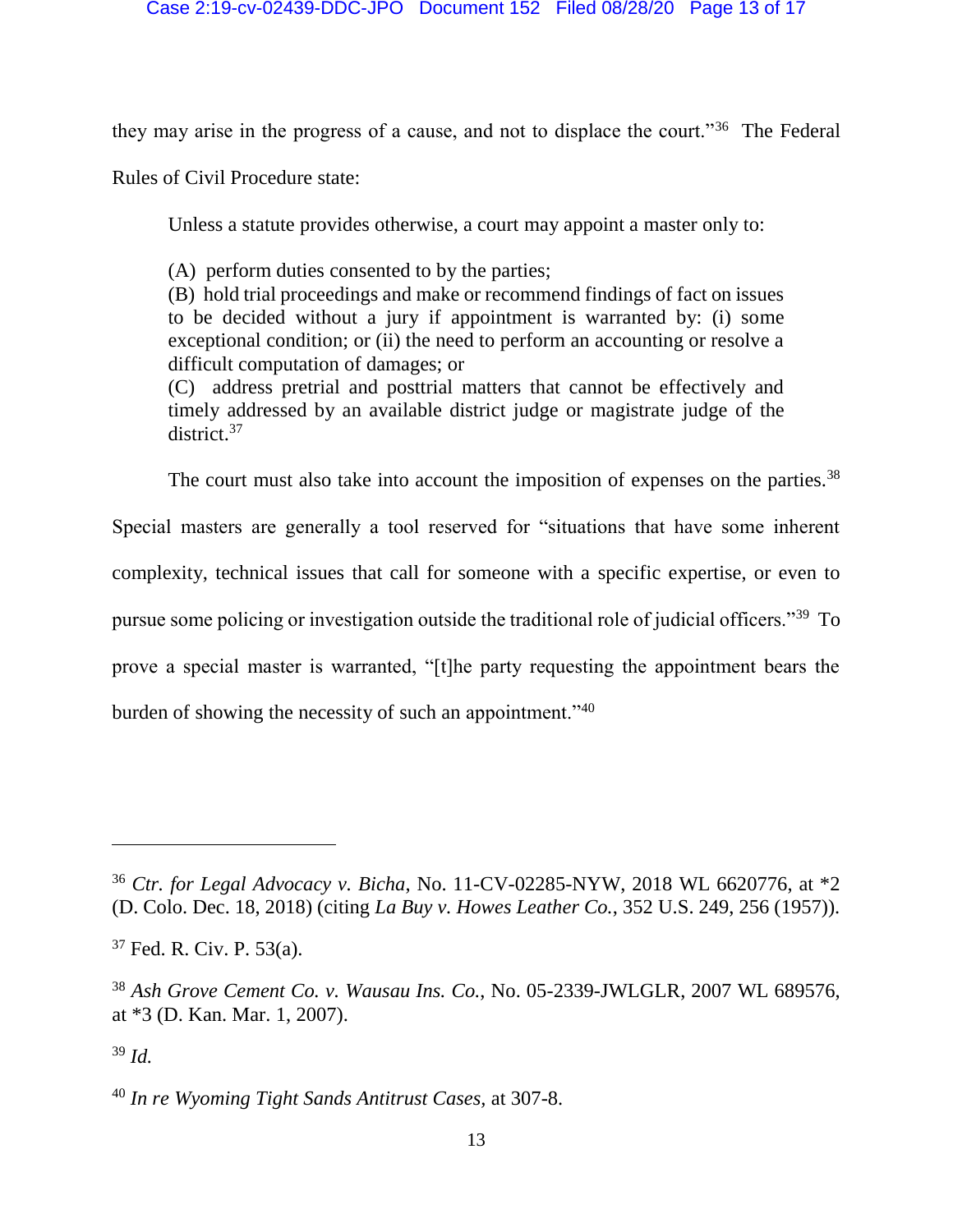#### Case 2:19-cv-02439-DDC-JPO Document 152 Filed 08/28/20 Page 14 of 17

Undoubtedly, the parties have developed a pattern of discovery disputes in this case. And safe to say that doesn't look like it'll end anytime soon. Mindful that it was the undersigned (out of frustration with the parties and counsel) who first mentioned of the possibility of appointing a special master during the July 15, 2020 telephone scheduling conference, defendants' motion is understandable.

But upon review of the briefing and further consideration, the court declines to appoint a special master, at least at this time. Appointing a special master is meant for exceptional circumstances. Here, the procedural motions thus far have been briefed and resolved. The court believes the pretrial matters at this stage can continue to be effectively and timely addressed by the assigned magistrate and district judges. The undersigned has been tasked, albeit at higher-than-typical frequency, with the contemplated functions of a magistrate judge listed in 28 U.S.C.  $\S 636(b)(1)(A).$ <sup>41</sup> The parties have requested telephone conferences when necessary, which the court has been able to accommodate, despite their ultimate relative lack of productivity. There are presently no special circumstances requiring additional functions that are intended for a special master.

The undersigned briefly discussed this issue with counsel during the August 27, 2020 telephone conference, requested and convened on an expedited basis to address yet two more disputes involving a "30(b)(6)" deposition and the accompanying documents to

<sup>41</sup> *See Trentadue v. U.S. Cent. Intelligence Agency*, No. 2:08-CV-0788, 2015 WL 1968263, at \*3 (D. Utah Apr. 30, 2015) (discussing when a special master is appropriate).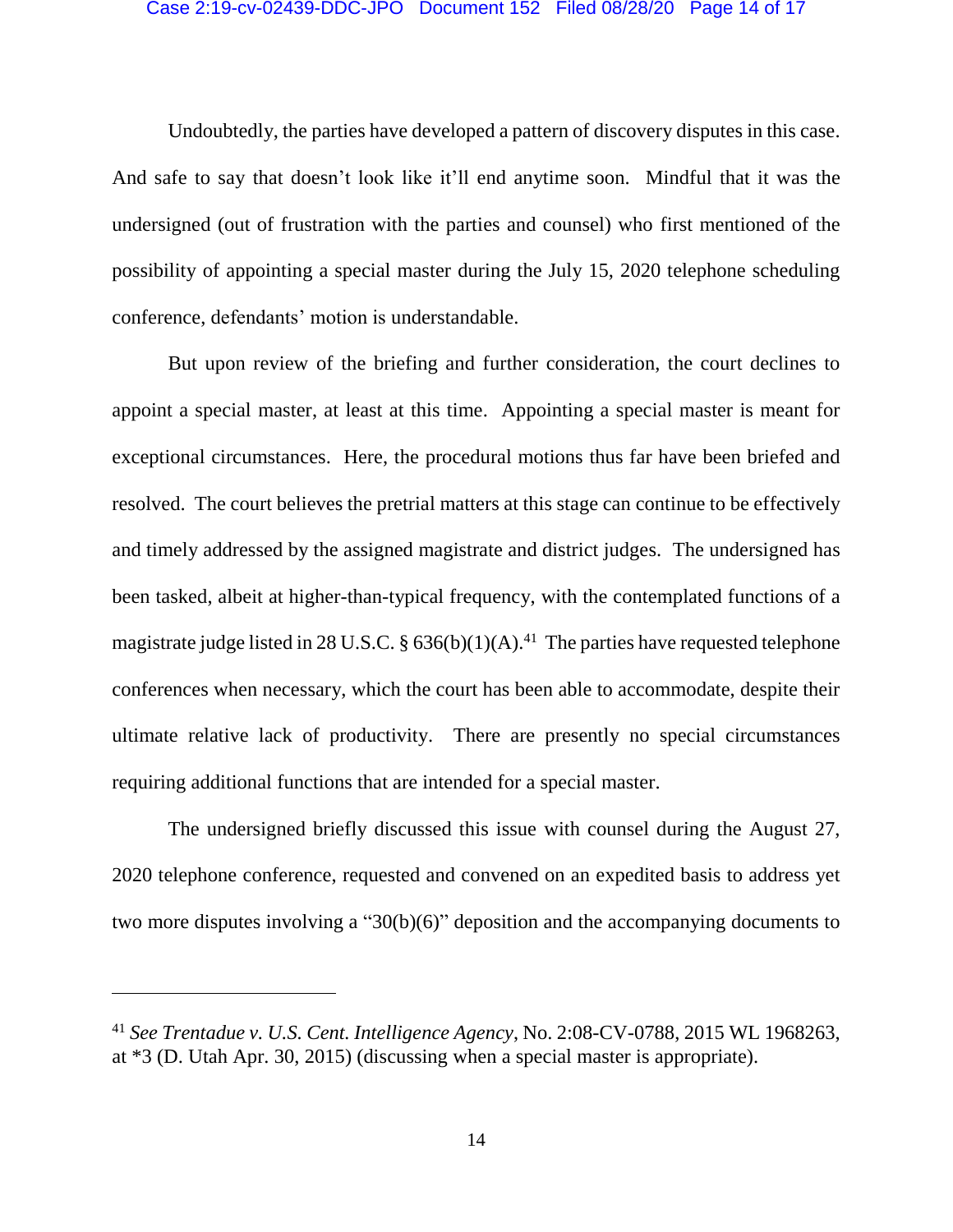#### Case 2:19-cv-02439-DDC-JPO Document 152 Filed 08/28/20 Page 15 of 17

be produced; the discussion morphed into disputes about how mediation would be conducted. Defense counsel again raised their preference for a special master. The undersigned expressed his concern that a special master wouldn't ultimately reduce the time and briefing the parties are likely to require based on their history, and he remains of that view. Given the parties and the lawyers in this particular case, the undersigned fears that discovery rulings by a master, no matter how experienced and skilled the master might be, and no matter how well-reasoned his or her rulings might be, would be the frequent subject of objections brought before the court, leading to yet more delay and expense.

Still, some things definitely need to be done to avoid a complete train wreck, meaning the undersigned will implement tools to increase efficiency when the parties raise discovery disputes. Of course, within reason, the undersigned will allow counsel to continue litigating this supposedly high-dollar case how they see fit (and bill their very well-financed clients accordingly (no fewer than seven lawyers populated yesterday's simple telephone conference)). But going forward, telephonic conferences will not be allowed so readily. During the undersigned's twenty years on the federal bench, such conferences have proven to be very useful in reducing expense and moving things along in the vast majority of cases. Here, though, lengthy telephone conferences don't seem to have succeeded in resolving any issues definitively. The undersigned believes that's usually because counsel haven't provided enough concrete information to put the court in a position to make a definitive ruling that would withstand scrutiny if challenged and reviewed by the presiding U.S. District Judge, Daniel D. Crabtree. Too much time gets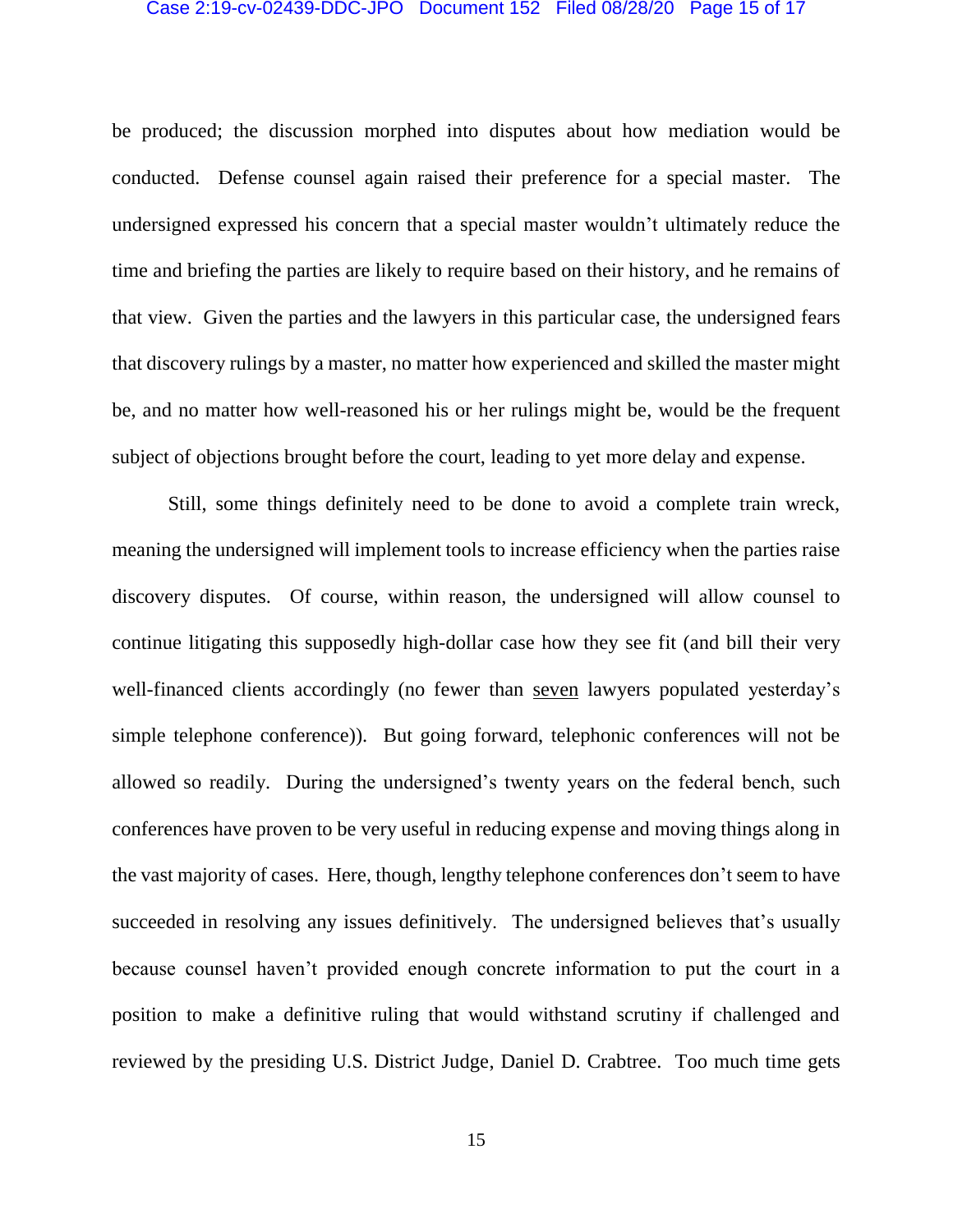#### Case 2:19-cv-02439-DDC-JPO Document 152 Filed 08/28/20 Page 16 of 17

spent by counsel accusing the other side of being the ones abusing discovery, followed by defending one's professional honor, and trying to get in the last word. And then the conferences are followed by protracted briefing. Whether the fault lies with counsel or the undersigned, or perhaps a little of both, the bottom line is that it doesn't seem to be time well spent for anyone.

So, going forward, instead of wasting more time on the telephone, the undersigned intends to redouble his efforts and make more assertive use of the court's explicit powers to proscribe discovery abuse through focused application of Rules  $26(b)(1)$ ,  $26(g)$ , and 37(a)(5) of the Federal Rules of Civil Procedure. Although the undersigned often has been reluctant to sanction lawyers, mindful they have an exceptionally difficult and stressful job under the best of circumstances, there shall be no future reluctance in this particular case. And, as relates to briefing future discovery-related motions, absent further order of the court, the meet-and-confer deadline under D. Kan. Rule 37.1(b) is hereby shortened from 30 days to 10 days. A party's initial brief on discovery-related motions shall be limited to 5 double-spaced pages. The deadline for filing a party's responsive brief under D. Kan. Rule 6.1(d)(1) is hereby shortened from 14 days to 2 days, and said brief shall be limited to 5 double-spaced pages; the deadline for filing any reply under the same local rule is hereby shortened from 14 days to 1 day, with said reply limited to 2 double-spaced pages. It is the undersigned's sincere (albeit faint) hope that these parameters will cause the parties to consider the most succinct and precise way to raise further issues to the court, and perhaps the necessity of doing so at all.